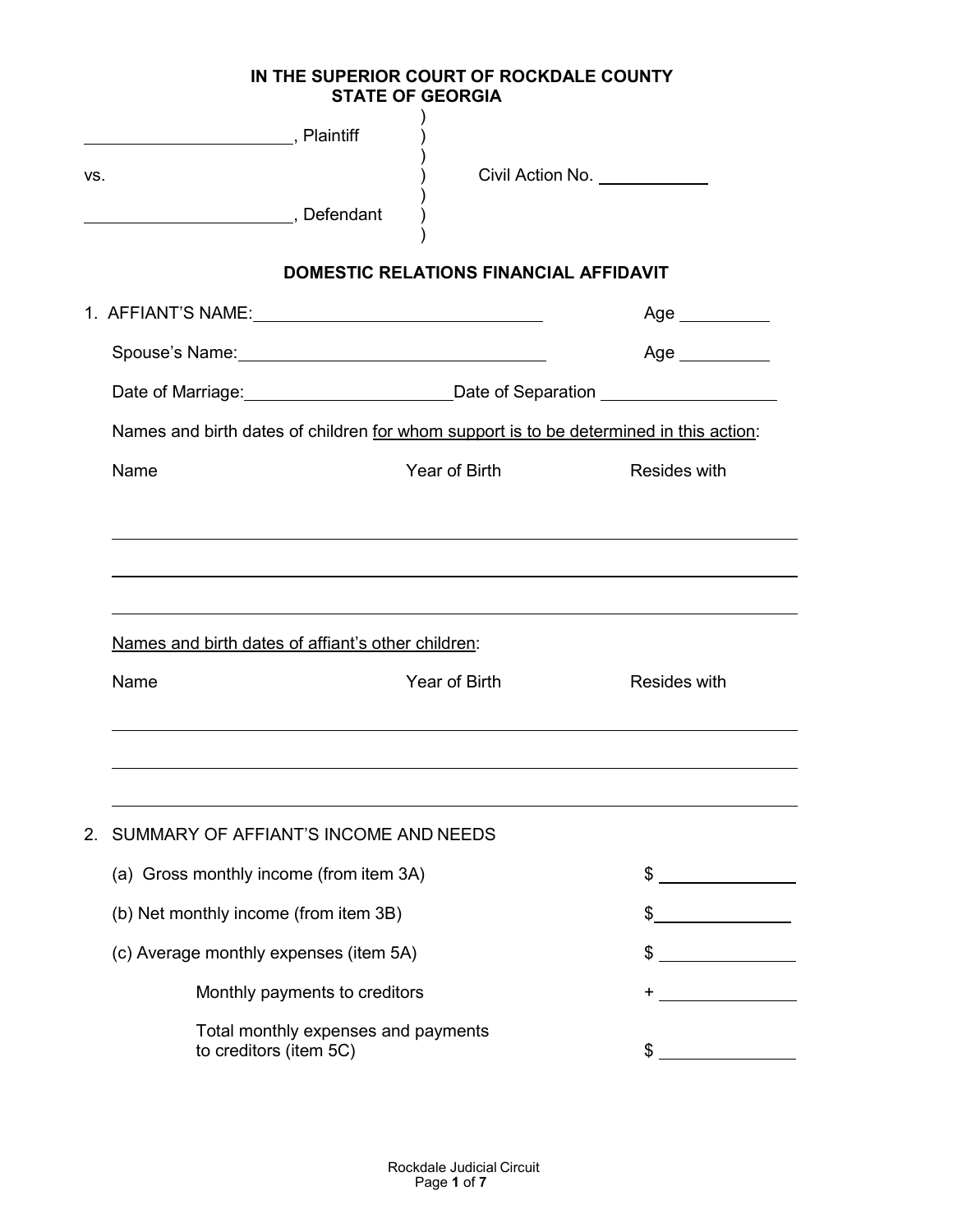3. A. AFFIANT'S GROSS MONTHLY INCOME <u>(complete this section or attach Child Support Schedule A)</u> (All income must be entered based on monthly average regardless of date of receipt.)

| Salary or Wages<br>ATTACH COPIES OF 2 MOST RECENT WAGE STATEMENTS                                                                                                                                                           | \$                                                                                                                                                                                                                                                                                                                                                                                                                                                                                                    |
|-----------------------------------------------------------------------------------------------------------------------------------------------------------------------------------------------------------------------------|-------------------------------------------------------------------------------------------------------------------------------------------------------------------------------------------------------------------------------------------------------------------------------------------------------------------------------------------------------------------------------------------------------------------------------------------------------------------------------------------------------|
| <b>Commissions, Fees, Tips</b>                                                                                                                                                                                              | $\mathbb{S}$                                                                                                                                                                                                                                                                                                                                                                                                                                                                                          |
| Income from self-employment, partnership, close corporations,<br>and independent contracts (gross receipts minus ordinary<br>and necessary expenses required to produce income)<br>ATTACH SHEET ITEMIZING YOUR CALCULATIONS | $\sim$                                                                                                                                                                                                                                                                                                                                                                                                                                                                                                |
| Rental Income (gross receipts minus ordinary and<br>necessary expenses required to produce income)<br><b>ATTACH SHEET ITEMIZING YOUR CALCULATIONS</b>                                                                       |                                                                                                                                                                                                                                                                                                                                                                                                                                                                                                       |
| <b>Bonuses</b>                                                                                                                                                                                                              |                                                                                                                                                                                                                                                                                                                                                                                                                                                                                                       |
| <b>Overtime Payments</b>                                                                                                                                                                                                    | $\frac{1}{2}$                                                                                                                                                                                                                                                                                                                                                                                                                                                                                         |
| Severance Pay                                                                                                                                                                                                               | $\frac{1}{2}$                                                                                                                                                                                                                                                                                                                                                                                                                                                                                         |
| <b>Recurring Income from Pensions or Retirement Plans</b>                                                                                                                                                                   |                                                                                                                                                                                                                                                                                                                                                                                                                                                                                                       |
| <b>Interest and Dividends</b>                                                                                                                                                                                               | $\frac{1}{2}$                                                                                                                                                                                                                                                                                                                                                                                                                                                                                         |
| <b>Trust Income</b>                                                                                                                                                                                                         | $\frac{1}{2}$                                                                                                                                                                                                                                                                                                                                                                                                                                                                                         |
| <b>Income from Annuities</b>                                                                                                                                                                                                | $\frac{1}{2}$                                                                                                                                                                                                                                                                                                                                                                                                                                                                                         |
| <b>Capital Gains</b>                                                                                                                                                                                                        | $\frac{1}{2}$                                                                                                                                                                                                                                                                                                                                                                                                                                                                                         |
| <b>Social Security Disability or Retirement Benefits</b>                                                                                                                                                                    | $\sim$                                                                                                                                                                                                                                                                                                                                                                                                                                                                                                |
| <b>Workers' Compensation Benefits</b>                                                                                                                                                                                       |                                                                                                                                                                                                                                                                                                                                                                                                                                                                                                       |
| <b>Unemployment Benefits</b>                                                                                                                                                                                                |                                                                                                                                                                                                                                                                                                                                                                                                                                                                                                       |
| Judgments from Personal Injury or Other Civil Cases                                                                                                                                                                         | \$                                                                                                                                                                                                                                                                                                                                                                                                                                                                                                    |
| Gifts (cash or other gifts that can be converted to cash)                                                                                                                                                                   | \$                                                                                                                                                                                                                                                                                                                                                                                                                                                                                                    |
| <b>Prizes/Lottery Winnings</b>                                                                                                                                                                                              | $\begin{tabular}{c} \multicolumn{2}{c} {\textbf{1}} & \multicolumn{2}{c} {\textbf{1}} & \multicolumn{2}{c} {\textbf{1}} \\ \multicolumn{2}{c} {\textbf{2}} & \multicolumn{2}{c} {\textbf{3}} & \multicolumn{2}{c} {\textbf{4}} \\ \multicolumn{2}{c} {\textbf{4}} & \multicolumn{2}{c} {\textbf{5}} & \multicolumn{2}{c} {\textbf{6}} \\ \multicolumn{2}{c} {\textbf{5}} & \multicolumn{2}{c} {\textbf{6}} & \multicolumn{2}{c} {\textbf{6}} \\ \multicolumn{2}{c} {\textbf{1}} & \multicolumn$<br>\$ |
| Alimony and maintenance from persons not in this case                                                                                                                                                                       |                                                                                                                                                                                                                                                                                                                                                                                                                                                                                                       |
| Assets which are used for support of family                                                                                                                                                                                 | $\frac{1}{2}$                                                                                                                                                                                                                                                                                                                                                                                                                                                                                         |
| <b>Fringe Benefits (if significantly reduce living expenses)</b>                                                                                                                                                            | $\frac{1}{2}$                                                                                                                                                                                                                                                                                                                                                                                                                                                                                         |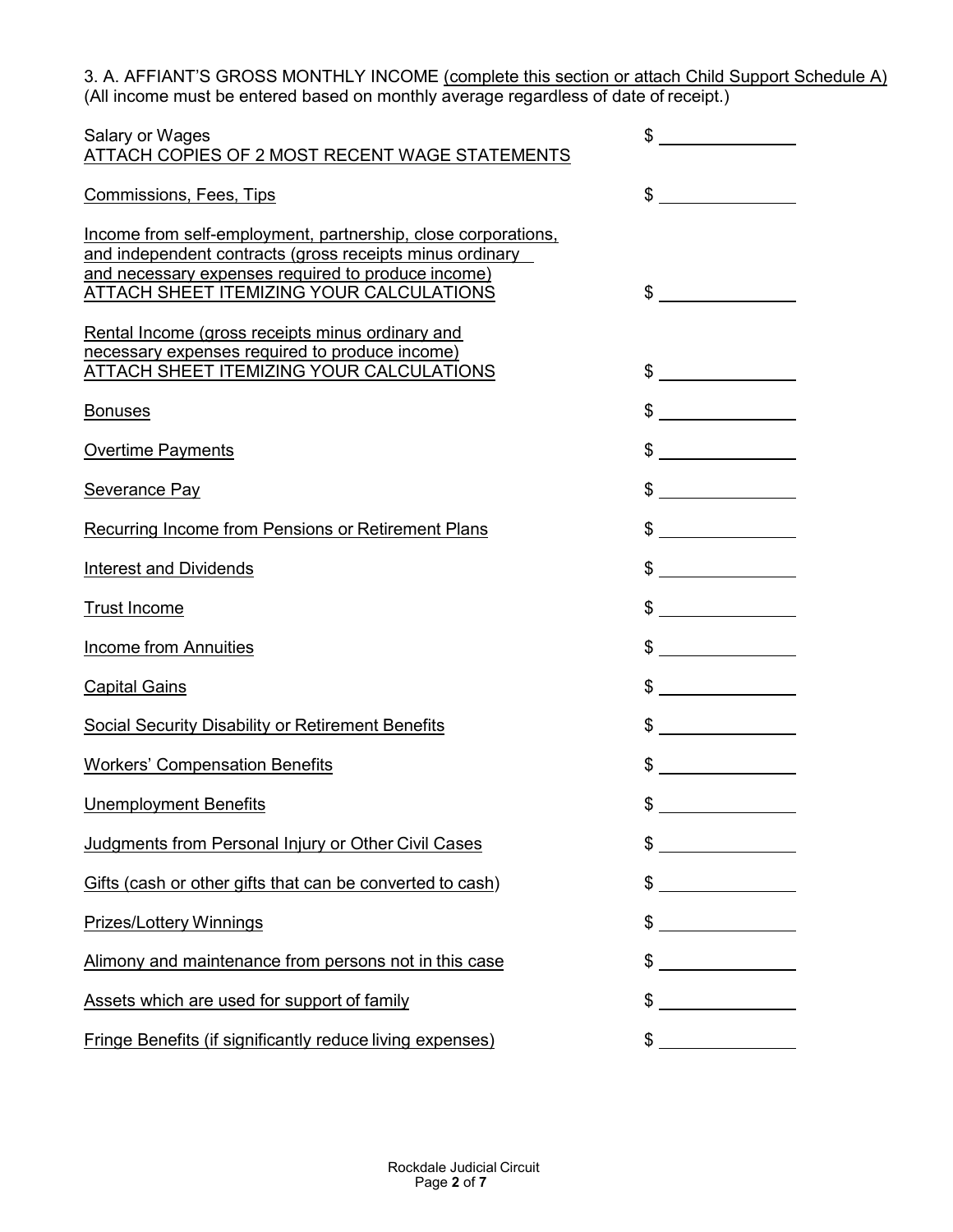| Any other income (do NOT include means-tested<br>Public assistance, such as TANF or food stamps)     |  |
|------------------------------------------------------------------------------------------------------|--|
|                                                                                                      |  |
| <b>GROSS MONTHLY INCOME</b>                                                                          |  |
| B. Affiant's Net Monthly Income from employment<br>(deducting only state and federal taxes and FICA) |  |
| Affiant's pay period (i.e., weekly, monthly, etc.)                                                   |  |
| Number of exemptions claimed                                                                         |  |

4. ASSETS

(If you claim or agree that all or part of an asset is non-marital, indicate the non-marital portion under the appropriate spouse's column <u>and state the amount and the basis: pre-marital, gift, inheritance, source of</u> funds, etc.).

| <b>Description</b>                                                                                               | <b>Value</b>   | <b>Separate Asset</b><br>of the Husband                                                                               | <b>Separate Asset</b><br>of the Wife | <b>Basis of the</b><br><b>Claim</b> |
|------------------------------------------------------------------------------------------------------------------|----------------|-----------------------------------------------------------------------------------------------------------------------|--------------------------------------|-------------------------------------|
| Cash                                                                                                             | \$             |                                                                                                                       |                                      |                                     |
| Stocks, bonds                                                                                                    | \$             | <u> 1989 - Johann John Stone, mars eta biztanleria (h. 1989).</u>                                                     |                                      |                                     |
| CD's/Money Market<br><b>Accounts</b>                                                                             |                |                                                                                                                       |                                      |                                     |
| <b>Bank Accounts</b><br>(list each account):<br><b>ONLY LIST LAST</b><br><b>FOUR DIGITS OF</b><br><b>ACCOUNT</b> |                |                                                                                                                       |                                      |                                     |
|                                                                                                                  | \$             |                                                                                                                       |                                      |                                     |
|                                                                                                                  | $\mathbb{S}$   |                                                                                                                       |                                      |                                     |
|                                                                                                                  | \$             |                                                                                                                       |                                      |                                     |
| <b>Retirement Pensions,</b><br>401K, IRA, or                                                                     | \$             | <u> 1980 - Johann Stein, mars an deutscher Stein († 1908)</u>                                                         |                                      |                                     |
| <b>Profit Sharing</b>                                                                                            |                |                                                                                                                       |                                      |                                     |
| Money owed you:                                                                                                  | $\mathbb{S}^-$ |                                                                                                                       |                                      |                                     |
| <b>Tax Refund</b><br>owed you:                                                                                   | \$             | <u> 1989 - Johann Harry Harry Harry Harry Harry Harry Harry Harry Harry Harry Harry Harry Harry Harry Harry Harry</u> |                                      |                                     |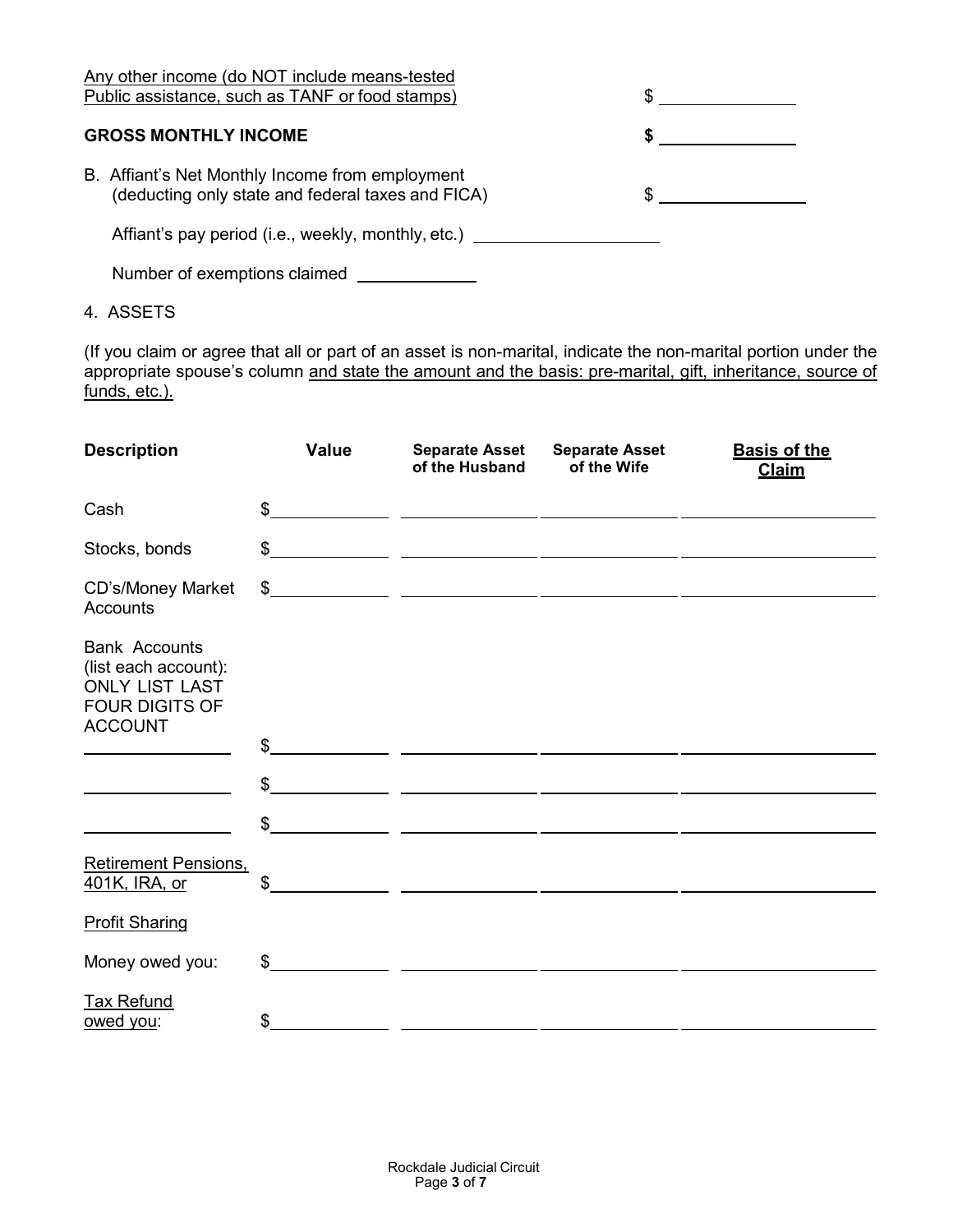| home:                                         | \$                                                                                                                          |               |                                                                                                                                                                                                                                                                                                                     |        |
|-----------------------------------------------|-----------------------------------------------------------------------------------------------------------------------------|---------------|---------------------------------------------------------------------------------------------------------------------------------------------------------------------------------------------------------------------------------------------------------------------------------------------------------------------|--------|
| debt owed:                                    | \$<br><u> a shekara ta 1999 a shekara ta 1991 a shekara ta 1991 a shekara ta 1991 a shekara ta 1991 a shekara ta 1991 a</u> |               |                                                                                                                                                                                                                                                                                                                     |        |
| other:                                        |                                                                                                                             |               | $\frac{1}{2}$                                                                                                                                                                                                                                                                                                       |        |
| debt owed:                                    | \$<br><u> a shekara ta 1999 a shekara t</u>                                                                                 |               |                                                                                                                                                                                                                                                                                                                     |        |
| Automobiles/Vehicles:                         |                                                                                                                             |               |                                                                                                                                                                                                                                                                                                                     |        |
| Vehicle 1:                                    |                                                                                                                             |               | $\frac{1}{2}$ $\frac{1}{2}$ $\frac{1}{2}$ $\frac{1}{2}$ $\frac{1}{2}$ $\frac{1}{2}$ $\frac{1}{2}$ $\frac{1}{2}$ $\frac{1}{2}$ $\frac{1}{2}$ $\frac{1}{2}$ $\frac{1}{2}$ $\frac{1}{2}$ $\frac{1}{2}$ $\frac{1}{2}$ $\frac{1}{2}$ $\frac{1}{2}$ $\frac{1}{2}$ $\frac{1}{2}$ $\frac{1}{2}$ $\frac{1}{2}$ $\frac{1}{2}$ |        |
| debt owed:                                    | $\frac{1}{2}$                                                                                                               |               |                                                                                                                                                                                                                                                                                                                     |        |
| Vehicle 2:                                    |                                                                                                                             |               |                                                                                                                                                                                                                                                                                                                     |        |
| debt owed:                                    | $\frac{1}{2}$                                                                                                               |               |                                                                                                                                                                                                                                                                                                                     |        |
| Life Insurance<br>(net cash value):           |                                                                                                                             |               | $\frac{1}{2}$                                                                                                                                                                                                                                                                                                       |        |
| Furniture/furnishings:                        |                                                                                                                             |               | $\frac{1}{2}$                                                                                                                                                                                                                                                                                                       |        |
| Jewelry:                                      |                                                                                                                             |               | $\frac{1}{2}$                                                                                                                                                                                                                                                                                                       |        |
| Collectibles:                                 |                                                                                                                             |               | $\frac{1}{2}$                                                                                                                                                                                                                                                                                                       |        |
| <b>Other Assets:</b>                          |                                                                                                                             |               | $\frac{1}{2}$                                                                                                                                                                                                                                                                                                       |        |
|                                               |                                                                                                                             |               | $\frac{1}{2}$                                                                                                                                                                                                                                                                                                       |        |
|                                               |                                                                                                                             |               | $\frac{1}{2}$ $\frac{1}{2}$ $\frac{1}{2}$ $\frac{1}{2}$ $\frac{1}{2}$ $\frac{1}{2}$ $\frac{1}{2}$ $\frac{1}{2}$ $\frac{1}{2}$ $\frac{1}{2}$ $\frac{1}{2}$ $\frac{1}{2}$ $\frac{1}{2}$ $\frac{1}{2}$ $\frac{1}{2}$ $\frac{1}{2}$ $\frac{1}{2}$ $\frac{1}{2}$ $\frac{1}{2}$ $\frac{1}{2}$ $\frac{1}{2}$ $\frac{1}{2}$ |        |
|                                               |                                                                                                                             |               | $\frac{1}{2}$ $\frac{1}{2}$ $\frac{1}{2}$ $\frac{1}{2}$ $\frac{1}{2}$ $\frac{1}{2}$ $\frac{1}{2}$ $\frac{1}{2}$ $\frac{1}{2}$ $\frac{1}{2}$ $\frac{1}{2}$ $\frac{1}{2}$ $\frac{1}{2}$ $\frac{1}{2}$ $\frac{1}{2}$ $\frac{1}{2}$ $\frac{1}{2}$ $\frac{1}{2}$ $\frac{1}{2}$ $\frac{1}{2}$ $\frac{1}{2}$ $\frac{1}{2}$ |        |
| <b>Total Assets:</b>                          | \$                                                                                                                          |               | <u> 1980 - Andrea Andrew Amerikaanse kommunister († 1901)</u>                                                                                                                                                                                                                                                       |        |
| 5. A. AVERAGE MONTHLY EXPENSES                |                                                                                                                             |               |                                                                                                                                                                                                                                                                                                                     |        |
| <b>HOUSEHOLD</b><br>Mortgage or rent payments |                                                                                                                             | $\mathbb{S}$  | Cable TV                                                                                                                                                                                                                                                                                                            | $\sim$ |
| Property taxes                                |                                                                                                                             | \$            | Misc. household and grocery<br>Items                                                                                                                                                                                                                                                                                | \$     |
| Homeowner/Renter Insurance                    |                                                                                                                             | \$            | Meals outside the home                                                                                                                                                                                                                                                                                              | \$     |
| Electricity                                   |                                                                                                                             | $\frac{1}{2}$ | Other                                                                                                                                                                                                                                                                                                               | $\sim$ |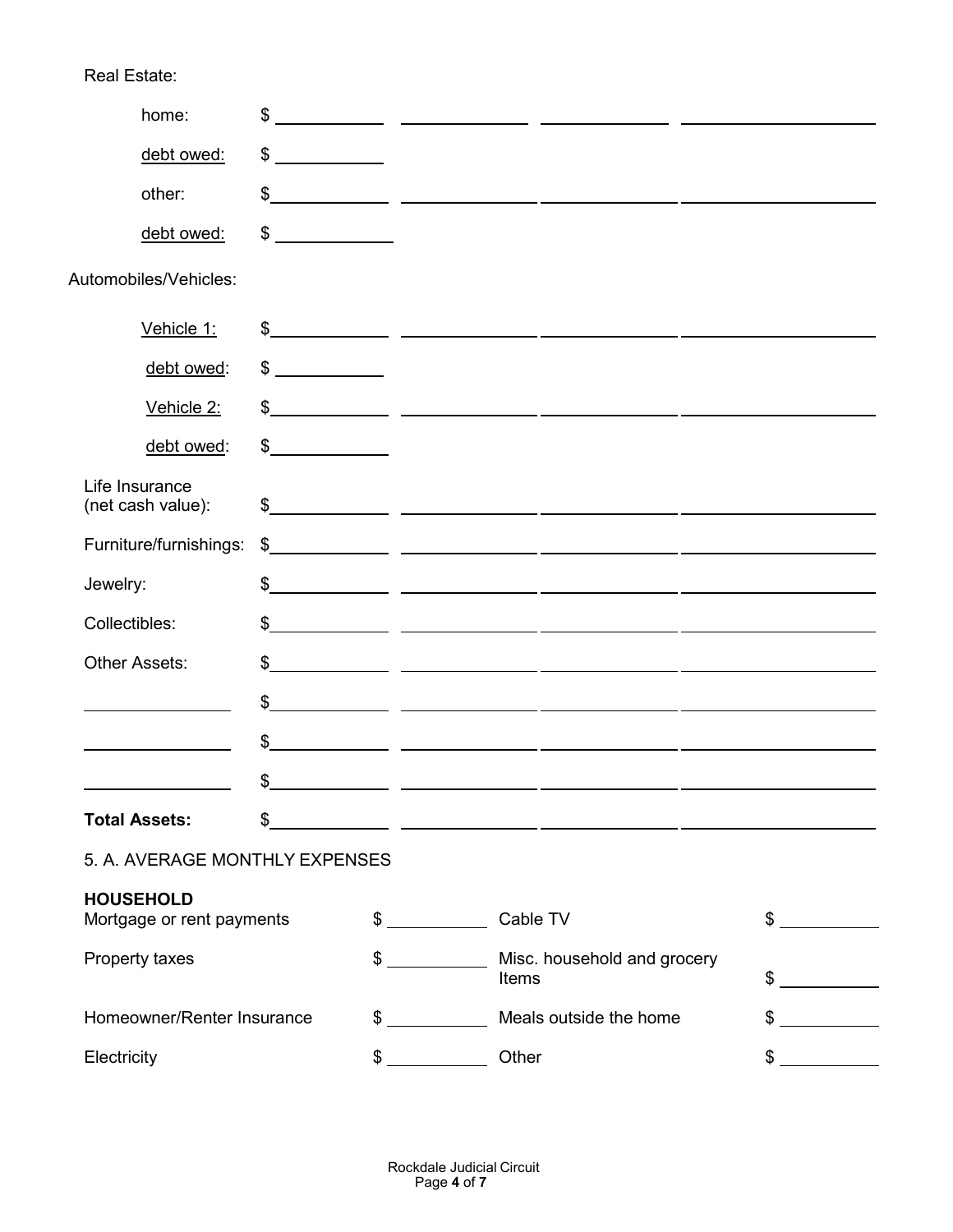| Water                                                               | \$            | <b>AUTOMOBILE</b>                                |               |
|---------------------------------------------------------------------|---------------|--------------------------------------------------|---------------|
| Garbage and Sewer                                                   | \$            | Gasoline and oil                                 | \$            |
|                                                                     |               | Repairs                                          | $\mathbb S$   |
| Telephone:<br>residential line:                                     | $\sim$        | Auto tags and license                            | $\mathbb{S}$  |
| cellular telephone:                                                 | $\sim$        | Insurance                                        | $\mathbb{S}$  |
| Gas                                                                 | $\mathbb{S}$  | <b>OTHER VEHICLES</b>                            |               |
|                                                                     |               | (boats, trailers, RVs, etc.)<br>Gasoline and oil | \$            |
| Repairs and maintenance:                                            | \$            |                                                  |               |
| Lawn Care                                                           | \$            | Repairs                                          | \$            |
| <b>Pest Control</b>                                                 | \$            | Tags and license                                 |               |
|                                                                     |               | <b>Insurance</b>                                 |               |
|                                                                     |               |                                                  |               |
| <b>CHILDREN'S EXPENSES</b>                                          |               | <b>AFFIANT'S OTHER EXPENSES</b>                  |               |
| Child care (total monthly cost)                                     | $\sim$        | Dry cleaning/laundry                             | \$            |
| School tuition                                                      |               | Clothing                                         | \$            |
| Tutoring                                                            | $\frac{1}{2}$ | Medical, dental, prescription                    |               |
| Private lessons (e.g., music, dance)                                | \$            | (out of pocket/uncovered expenses)               | $\mathsf S$   |
|                                                                     |               | Affiant's gifts (special holidays)               | $\frac{1}{2}$ |
| School supplies/expenses                                            | $\mathbb{S}$  | Entertainment                                    | $\sim$        |
| Lunch Money                                                         | $\frac{1}{2}$ | Recreational Expenses (e.g.,                     | $\mathbb{S}$  |
|                                                                     |               | fitness)                                         |               |
| <b>Other Educational Expenses (list)</b>                            |               | Vacations                                        | \$            |
|                                                                     | $\frac{1}{2}$ | <b>Travel Expenses for Visitation</b>            | \$            |
|                                                                     |               | Publications                                     | \$            |
| Allowance                                                           | $^{\circ}$    | Dues, clubs                                      |               |
| Clothing                                                            |               | Religious and charities                          |               |
| <b>Diapers</b>                                                      | $\mathbb{S}$  | Pet expenses                                     | \$            |
| Medical, dental, prescription<br>(out of pocket/uncovered expenses) | $\frac{1}{2}$ | Alimony paid to former spouse                    | $\frac{1}{2}$ |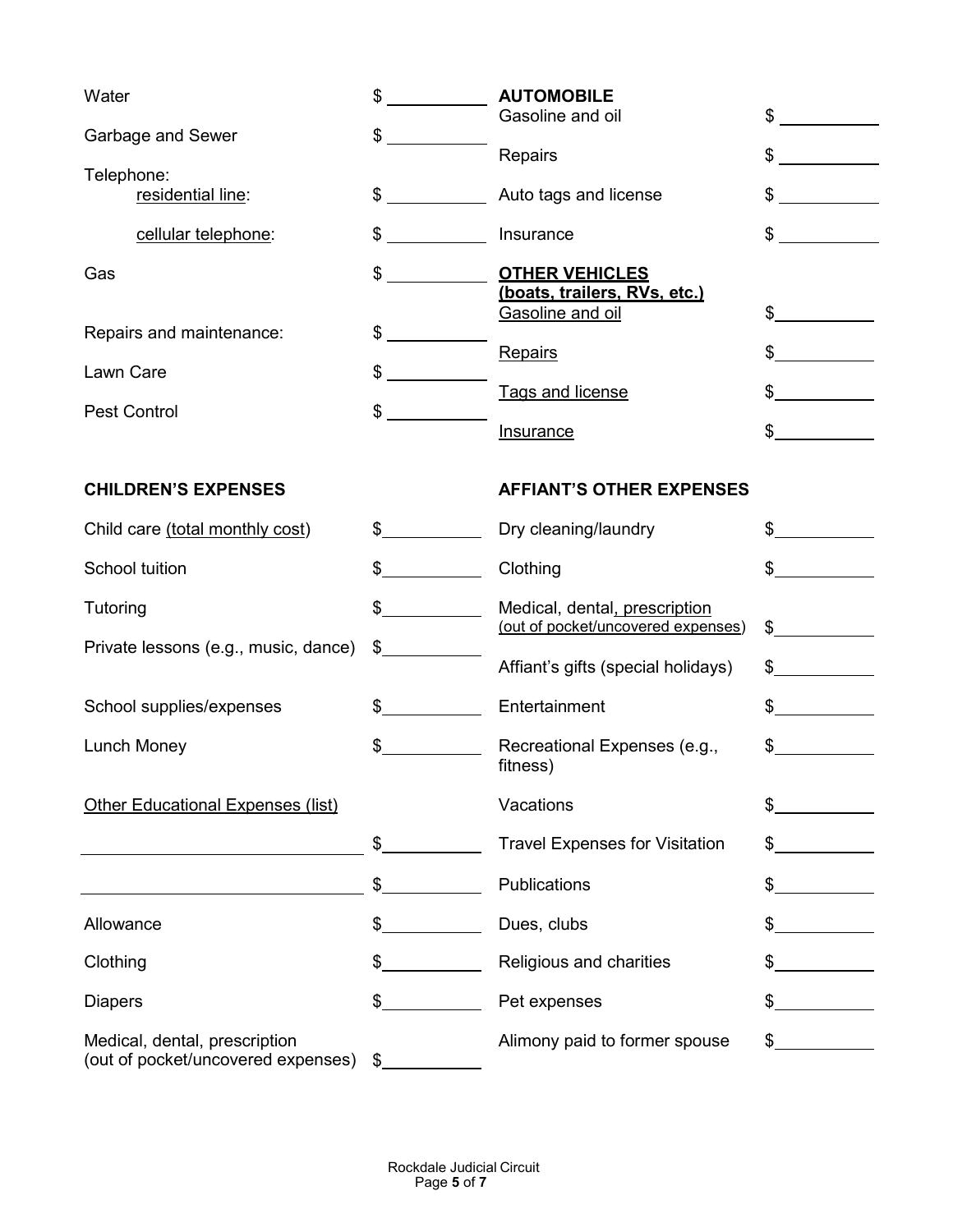| Grooming, hygiene                                                                                                                                                                 | \$                   | Child support paid for other<br>children | \$               |
|-----------------------------------------------------------------------------------------------------------------------------------------------------------------------------------|----------------------|------------------------------------------|------------------|
| Gifts from children to others                                                                                                                                                     | \$                   | Date of initial order:                   |                  |
| Entertainment                                                                                                                                                                     | \$                   | Other (attach sheet)                     | $\mathfrak{S}^-$ |
| Activities (including extra-curricular,<br>school, religious, cultural, etc.)                                                                                                     | $\frac{1}{2}$        |                                          |                  |
| <b>Summer Camps</b>                                                                                                                                                               | \$                   |                                          |                  |
| <b>OTHER INSURANCE</b><br>Health<br>Child(ren)'s portion:<br><b>Dental</b><br>Child(ren)'s portion:<br>Vision<br>Child(ren)'s portion:<br>Life<br>Relationship of<br>Beneficiary: | \$<br>\$<br>\$<br>\$ | \$<br>\$<br>\$                           |                  |
| <b>Disability</b>                                                                                                                                                                 | \$                   |                                          |                  |
| Other(specify):                                                                                                                                                                   | \$                   |                                          |                  |
| <b>TOTAL ABOVE EXPENSES</b>                                                                                                                                                       | \$                   |                                          |                  |

## **B. PAYMENTS TO CREDITORS**

|          |                            |         | (please check one) |                  |                  |
|----------|----------------------------|---------|--------------------|------------------|------------------|
| To Whom: | <b>Balance Due Monthly</b> | Payment | Joint              | <b>Plaintiff</b> | <b>Defendant</b> |
|          |                            |         |                    |                  |                  |
|          |                            |         |                    |                  |                  |
|          |                            |         |                    |                  |                  |
|          |                            |         |                    |                  |                  |
|          |                            |         |                    |                  |                  |
|          |                            |         |                    |                  |                  |
|          |                            |         |                    |                  |                  |